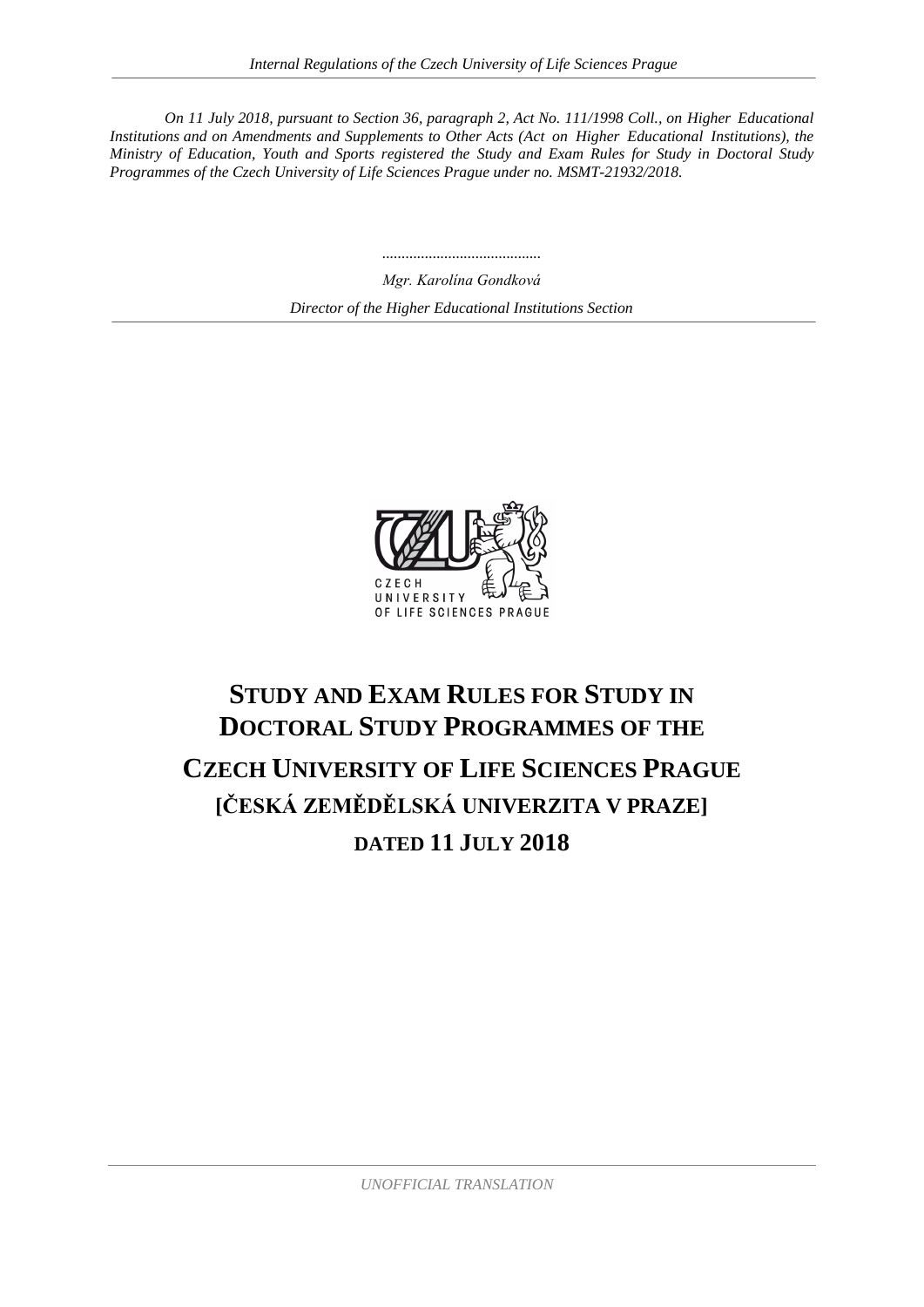## **Study and Exam Rules for Study in Doctoral Study Programmes of the Czech University of Life Sciences Prague dated 11 July 2018**

#### **Article 1 Introductory Provisions**

(1) The Study and Exam Rules for Doctoral Study Programmes of the Czech University of Life Sciences Prague (hereinafter "Study and Exam Rules") are an internal regulation of the Czech University of Life Sciences Prague (hereinafter "CULS") pursuant to Section 17, paragraph 1, letter g) of Act No. 111/1998 Coll., on Higher Education Institutions and on Amendment and Supplements to other Acts (Act on Higher Education Institutions), as amended, (hereinafter the "Act"), and they determine the conditions for study at CULS in Doctoral Study Programmes (hereinafter "DSP").

(2) These Study and Exam Rules are binding for all DSP students in all forms of study, and for academic staff and other persons taking part in scientific education of DSP students carried out at individual CULS faculties (hereinafter the "faculties") within accredited DSPs.

#### **Article 2 Doctoral Study Programme, Forms and Study Period**

(1) The DSP is focused on scientific research and independent creative activities in the field of research or development.

(2) The ability to carry out independent scientific work is demonstrated via the preparation and public defence of a thesis, publications and other formal presentations of own scientific and research activities, including taking the State Doctoral Exam (hereinafter the "SDE").

(3) The Rector or his designated Vice-Rector are responsible for the organization, administration and checking of studies in the DSP on the level of CULS, and the Dean or his designated Vice-Dean at faculties. Faculties keep records of studies in the DSP, as well as student ID cards in cooperation with the CULS Study and Information Centre.

(4) Studies in the DSP are organized as full-time and combined studies. The main focus of the full-time form of study in the DSP is organized preparation for the scientific work of the DSP student carried out at a training institute. The combined form of study in the DSP is a combination of full-time and distance forms during the course of the educational process. The standard period of study in the full-time and combined form of studies is three or four years from the date of enrolment in studies according to the approved standard period of study in the accreditation of the study programme.

(5) A list of accredited DSPs that CULS provides, including the form of teaching and the standard period of study, are published on the public part of the CULS website.

#### **Article 3 Doctoral Degree Board**

(1) A Doctoral Degree Board is established for accredited DSP provided by a faculty. The Board monitors and evaluates the studies and guarantees their level. The Doctoral Degree Board is responsible to the Dean for its activities.

(2) The Doctoral Degree Board has at least seven members, at least two of whom are not CULS employees.

(3) The term of office of the Doctoral Degree Board coincides with the period of accreditation of the DSP. Members of the Doctoral Degree Board may hold this office repeatedly.

(4) Members of the Doctoral Degree Board are appointed and dismissed by the Dean upon approval by the scientific board of the faculty. Members of the Doctoral Degree Board may be professors, associate professors and experts with the scientific rank or academic title of "doctor" approved by the scientific board of the faculty. The Chairman of the Doctoral Degree Board generally proposes changes in the structure of the Doctoral Degree Board to the Dean of the faculty.

(5) The Doctoral Degree Board is headed by the Chairman. The Chairman is the guarantor of the relevant doctoral study programme.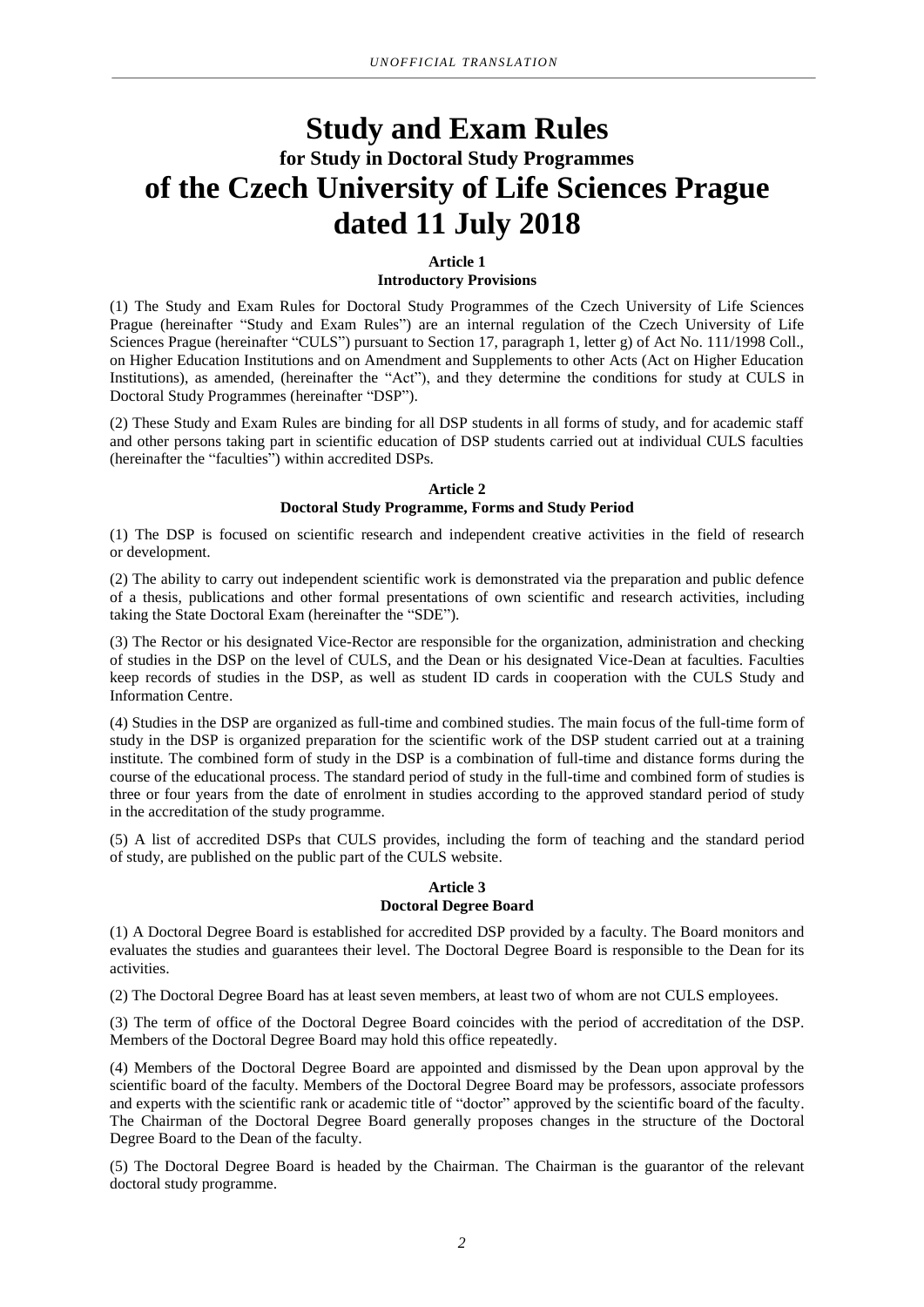(6) The Doctoral Degree Board primarily carries out the following activities:

- a) Checks and assesses the ongoing study in the DSP; and at least once per year it submits the results to the Dean of the faculty where the DSP is taking place;
- b) Ensures the updating and the development of the DSP and initiates proposals for its modifications;
- c) Guarantees the content orientation and scientific profile of the programme, determines SDE subjects, optional subjects, foreign experience and other study obligations of DSP students;
- d) approves newly established individual study plans and assesses, at least once per a year, the fulfilment of study plans by students of DSP, as well as the fulfilment of other obligations, with reference to the provisions of the Dean;
- e) Nominates members for admission examination committees, SDE examination committees and committees for the defence of a doctoral thesis;
- f) On a regular basis, at least once a year before the start of admission proceedings, discusses the general topics or thematic areas for the doctoral thesis and supervisors for these topics.

(7) Doctoral Degree Board meetings are convened by its Chairman as necessary, but at least once per year. Minutes are taken of these meetings, which are published.

(8) The Doctoral Degree Board has a quorum if more than the absolute majority of all of its members are present. Valid resolutions of the Doctoral Degree Board require the consent of two-thirds of present members, as well as during voting procedures per rollam.

(9) Doctoral Degree Board meetings are governed by the Rules of Procedure of CULS Doctoral Degree Boards, which is issued via an internal regulation of CULS.

## **Article 4 Supervisor**

(1) Supervisors guide students during their entire studies in the DSP. Supervisors are nominated by the subject area boards. Supervisors must be actively publishing professors, associate professors or other experts with the academic title Doctor of Sciences (abbreviated as "DrSc." and "DSc"). Supervisors are nominated or recalled by the Dean, with the approval of the relevant scientific board. A list of supervisors, including locations where supervisors are available, is published on the public section of the university web.

(2) An employee of another legal entity that is involved in educational, scientific and research, development, innovation or other creative activities who meets the requirements specified in paragraph 1 may also be appointed a supervisor.

(3) Supervisors guide DSP students in their studies, and they primarily:

- a) work with DSP students in compiling their individual study plans;
- b) provide consultations to DSP students when they are preparing their theses, in particular with regard to methodological issues;
- c) in cooperation with the head of the training institute, supervisors ensure the involvement of DSP students in scientific and teaching activities, as well as their participation in scientific seminars and conferences;
- d) check the fulfilment of the individual study plans of DSP students, and each year they submit to the Dean of the relevant faculty proposals for measures for pursuing the fulfilment of study objectives.

(4) Supervisors take part in the SDE and thesis defence, but without the right to vote.

(5) If the topic of a thesis requires specific guidance or professional consultations that the supervisor cannot do, a consultant will be appointed who will ensure with the supervisor the agreed part of the studies of the DSP student. A consultant is usually a leading expert with scientific rank or academic title of "doctor", and they are nominated by the supervisor. Upon approval by the Doctoral Degree Board, the consultant is appointed by the Dean.

(6) Upon discussion with the Doctoral Degree Board, the Dean may change the supervisor during the course of studies.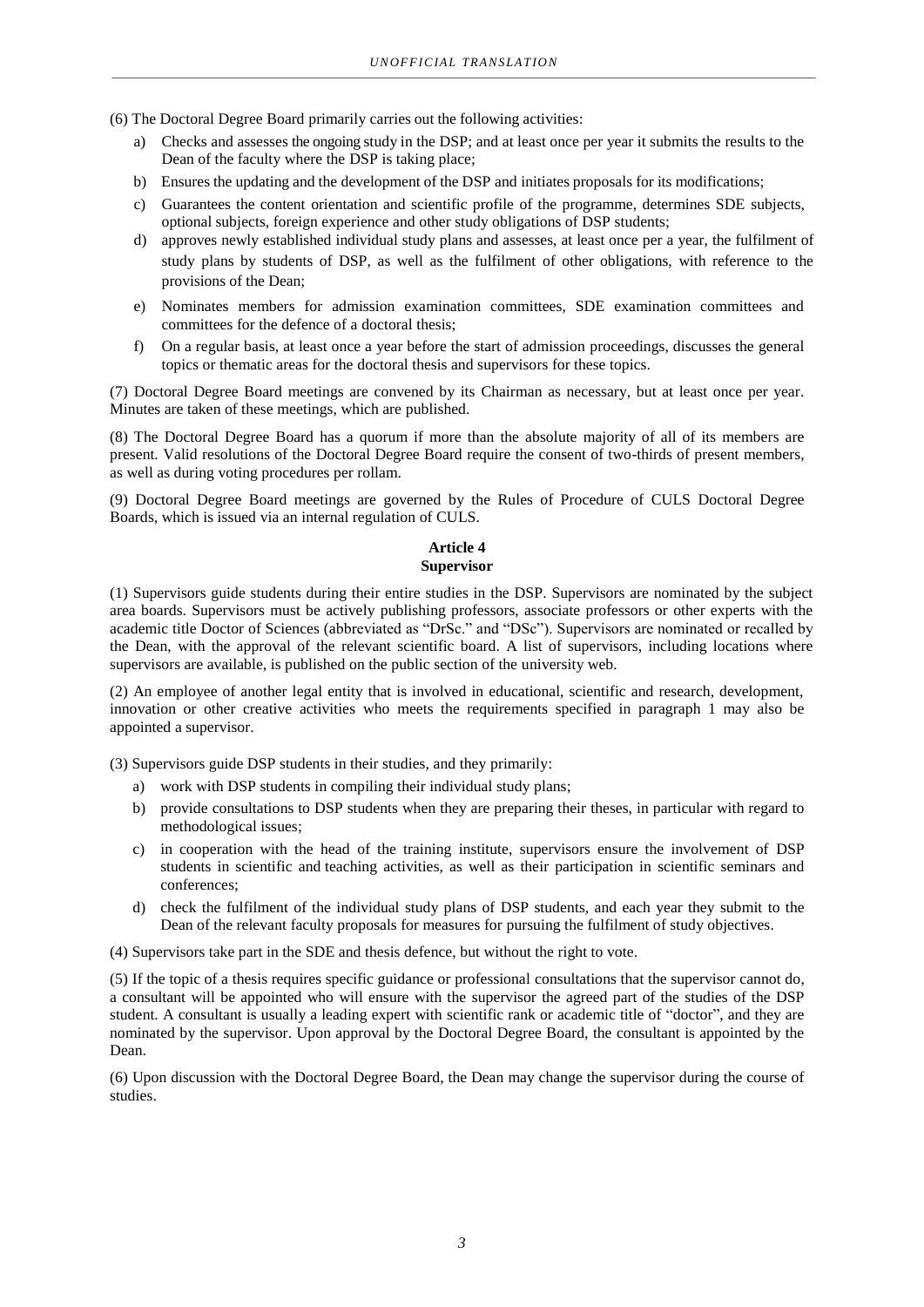#### **Article 5**

## **Rights and Obligations of Students of the Doctoral Study Programme**

(1) DSP students are members of the academic community of the faculty, and to such students relate the rights and obligations arising from the law and the internal regulations of CULS and the faculty for the relevant form of study. The basis of study obligations is the fulfilment of the individual study plan under the guidance of a supervisor and other eventual obligations, in accordance with the provisions given by the Dean.

(2) DSP students studying in the full-time form of study are entitled to 6 weeks of holidays in a calendar year.

(3) DSP students may interrupt their studies according to the rules defined in Article 8, paragraph 7, letters c) and d).

(4) A student card is document on the studies of a DSP student.

(5) DSP students shall be obliged to inform the faculty at which they are enrolled for DSP studies of their delivery address, or the address of their data box, in writing and through the study department of the faculty, as well as of not being present at the delivery address for more than one month. Specifically, students will inform the department of science and research of the faculty within five business days of each change.

(6) Students shall be obliged to handle entrusted property and equipment gently and considerately.

(7) Students shall be obliged to immediately compensate damages to property and equipment that they caused.

(8) Students shall be obliged to pay fees by the set deadline associated with study pursuant to Section 58, paragraph 4 of the Act, i.e. the fee for study in a foreign language and other fees associated with studies, as well as payments for provided administrative acts and services in the amount pursuant to Article 25 of the Statute of the Czech University of Life Sciences Prague.

(9) Students shall be obliged to return all borrowed aids and items by the set deadline, or to compensate losses thereof.

(10) Students shall be obliged to regularly check their CULS inboxes and information published via the CULS information system.

## **Article 6 Admission to Study**

(1) Admission for study in the DSP is governed by Sections 48 to 50 of the Act and Article 22 of the Statute of the Czech University of Life Sciences Prague. Admission proceedings in the DSP are carried out on the dates announced on the public part of the CULS website, usually once per year.

(2) The deadline for submitting applications for study, admission requirements, the date and method of verifying of their fulfilment, as well as the maximum number of admitted students will be published by the faculty on the public part of the faculty's website at least four months before the final deadline for submitting applications for study.

(3) Admission proceedings take place via entrance exams. Entrance exams consist of a professional discourse, which should allow for the evaluation of the applicant's capability of independent scientific and research activities, and knowledge of the relevant field on the basis of documents on the creative activities of the applicant, in particular master's theses and publications. During his or her entrance exam, the applicant will demonstrate corresponding knowledge of at least one world language.

(4) Applicants will be informed of the dates of entrance exams at least 14 days in advance.

(5) Entrance exams are held before an admission committee; the Chairman and members of the committee are appointed by the Dean upon nomination by the Doctoral Degree Board from amongst associate professors, professors and other experts from the faculty with the scientific rank or academic title of "doctor".

(6) The Dean will decide on whether or not to accept an applicant for study on the basis of the results of the entrance exam, on the basis of the head of the training institute, and upon verification of the fulfilment of the conditions for admission.

(7) Study applicants must be informed about the results within 15 days after the entrance exams are taken. A report on the course of the admission proceedings will be published on the public part of the faculty's website within 15 days after the admission proceedings are completed.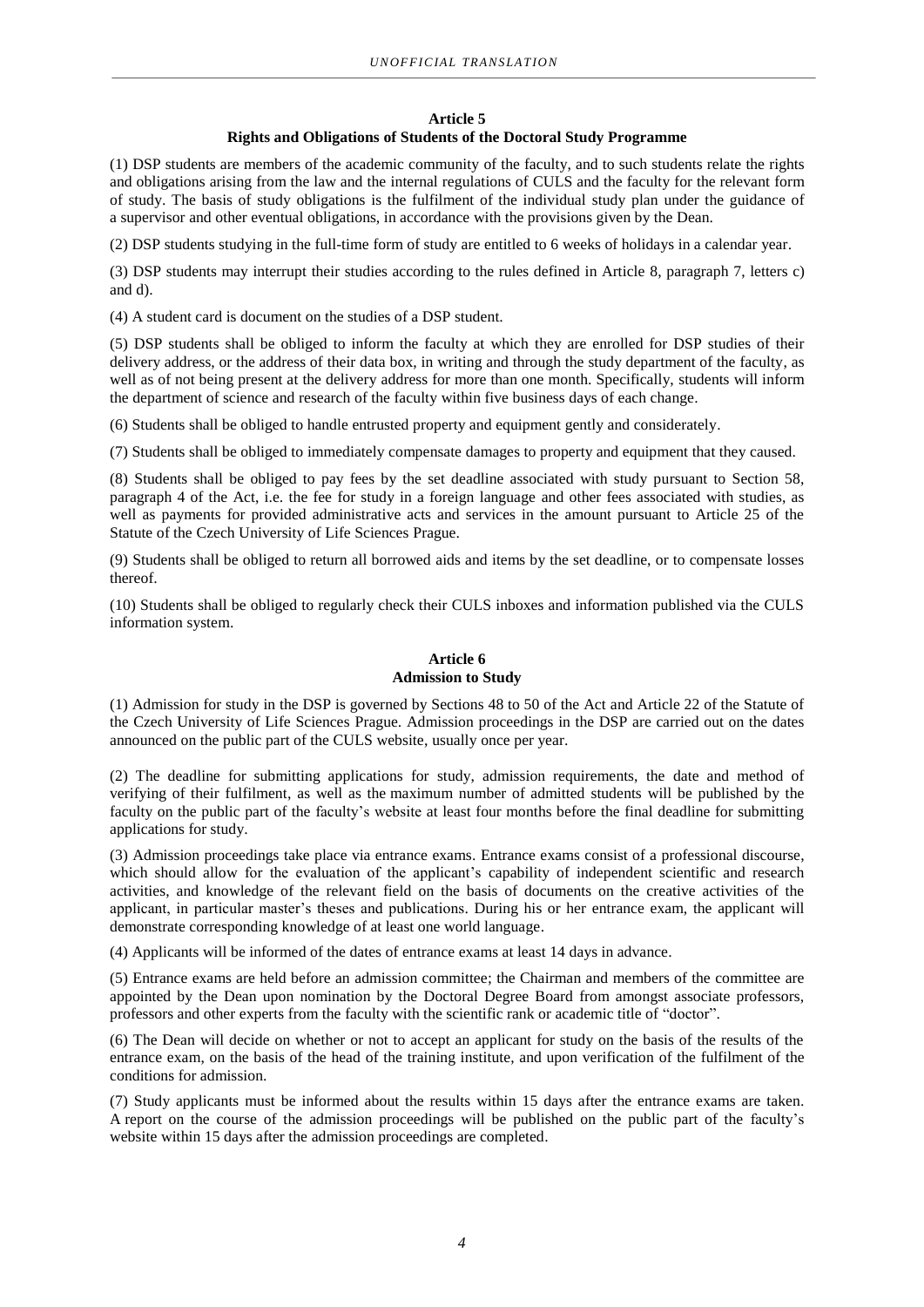#### **Article 7 Enrolment in Studies**

(1) Communication of the decision of being admitted for study will entitle the applicant to enrol for studies in the DSP. The applicant will become a student in the DSP on the date of his or her enrolment in studies, by the deadline set out in accordance with the conditions of the announced admission proceedings. Enrolment in studies is considered confirmation of the enrolment sheet via the DSP student's signature.

(2) An applicant who cannot arrive for enrolment in studies for serious reasons may request an alternative date at the latest within 5 business days after the set date for enrolment in studies; the Dean will decided on whether or not the reasons are permissible.

(3) An applicant who does not arrive for enrolment in studies on the set date and does not request an alternative date pursuant to paragraph 2 loses the right to enrol in studies.

(4) A person whose studies in the DSP were interrupted will again become a DSP student on the date of repeated enrolment in studies.

## **Article 8 Individual Study Plan and Amendments Thereto**

(1) Studies in the DSP take place according to the individual study plan under the guidance of a supervisor, or with participation by a consultant.

(2) DSP students compile their individual study plans in cooperation with the supervisor in accordance with the general structure of study of the accredited DSP within 30 days from the beginning of studies.

(3) The main content of the study in the DSP is systematic creative scientific work on the topic of the thesis. As part of the study plan, the student takes part in the following in a prescribed scope:

- a) attends courses which enhance and deepen his or her knowledge of the broader scientific context over and above studies in the master's study programme (hereinafter the "compulsory courses");
- b) attends courses which enhance his or her specialisation studied as part of the DSP programmes (hereinafter the "electives"),
- c) takes part in leading and preparations of the didactics of bachelor or master study programmes;
- d) presentation of the results of his or her work at least once a year at a recognized professional forum, scientific conference, symposium or seminar; compliance with this regulation is assessed by the supervisor, who may also determine a specific form of presentation;
- e) completing at least 4 weeks of foreign internship; upon approval by the Doctoral Degree Board, completing an internship may be replaced by active student's participation in an international research project with its results published or presented abroad;
- f) other activities that were approved by the relevant subject board (specifically the elaboration of dissertation thesis).

(4) The methodology of the dissertation thesis, elaborated by the student of the DSP and approved by the supervisor, must be presented at latest twelve months after the start of studies in DSP. The form, contents, ways and deadlines for submission of the methodology, are set by the provisions of the Dean of the relevant Faculty.

(5) The DSP studies include studies at other universities, scientific worksites and other institutions, even those that are abroad. Students normally take a professional examination at another CULS faculty, or at another university, also abroad.

(6) The studies include teaching experience, which is meant to develop presentation skills. This experience generally takes place during four semesters with an average work load of four hours a week in one academic year; the overall involvement of a student in the full time form of studies may only exceed six hours a week provided that the student agrees therewith in writing. Exceptions from such teaching experience are permitted by the head of the training institute upon agreement with the supervisor.

(7) Changes in an individual study plan may be implemented as follows:

a) Changes in study contents or time schedule - a proposed change in the individual study plan is permitted by the Dean upon the request of a DSP student supplemented with an opinion from the supervisor, in connection with the yearly specification of the individual study plan, or even beyond its date. Changes may only be made twice during the entire study period, in justified cases an additional change can be authorised by the Dean;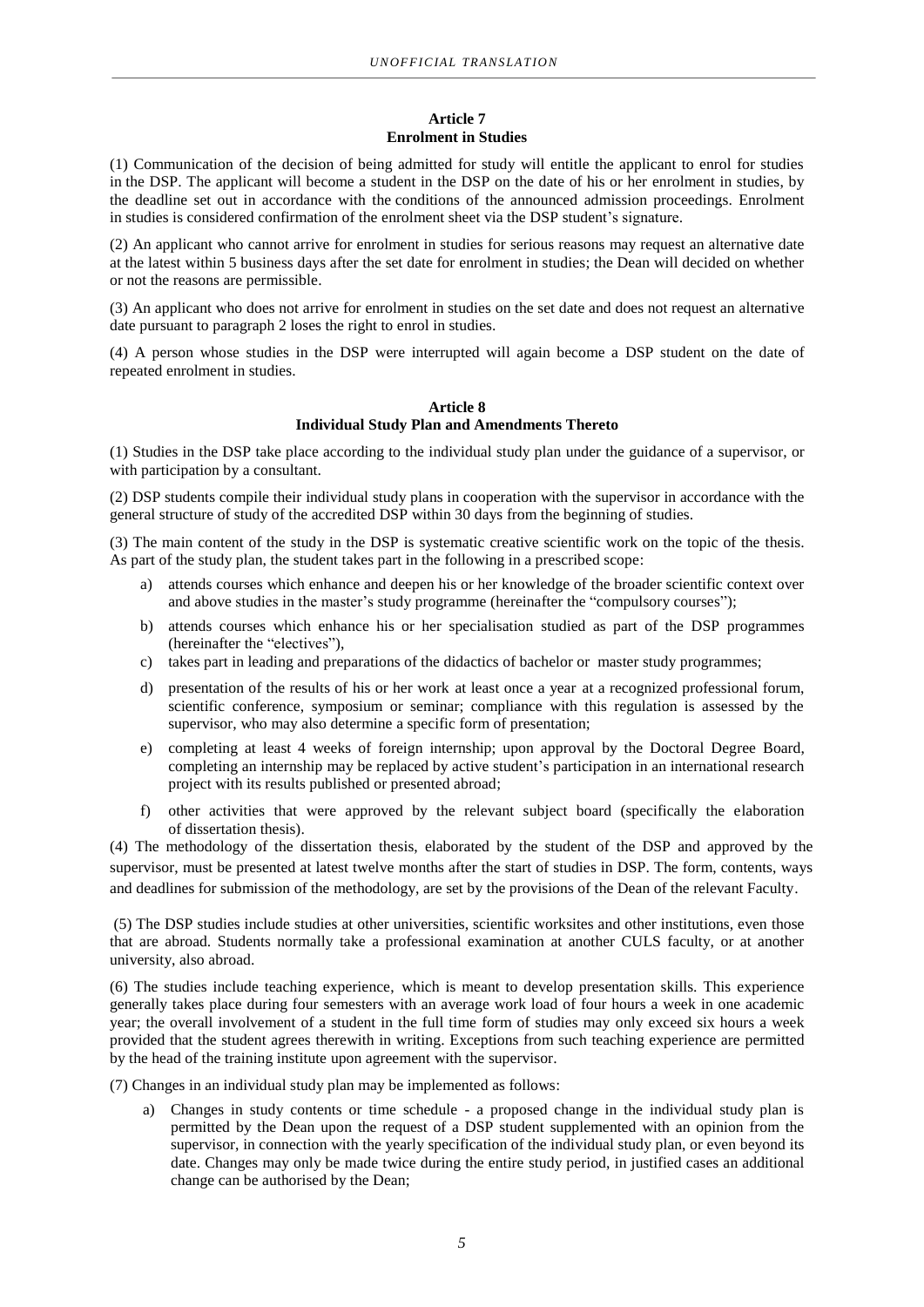- b) A change to the individual study plan which a DSP student is entitled if the student submits to the faculty a confirmation that he or she is a representative of the Czech Republic in a sports discipline, issued by the sports organization representing such a sports discipline in the Czech Republic; such a DSP student will be entitled to such changes in the individual study plan in relation to this fact. This will allow the student to take part in representing the Czech Republic, and the student will have time for the necessary preparation;
- c) The Dean permits interruption of studies on the basis of the student's request approved by the supervisor and head of the department; studies can only be interrupted twice, and the total period of interruption cannot exceed two years; if the reasons for interruption of study cease to exist, at the request of the student, the Dean may cancel the interruption before the expiration of the period of interruption; the Dean will also determine the conditions and the date of re-enrolment in studies; if a person whose studies in the DSP were interrupted does not arrive for re-enrolment in studies within the specified time after the expiry of his period, the student's studies will be terminated pursuant to Section 56, paragraph 1, letter b) of the Act;
- d) DSP students are always entitled to interrupt studies in relation to pregnancy, childbirth, maternity leave or taking a child into parental care that replaces family care on the basis of the decision of the relevant authority pursuant to the Civil Code or legal regulations regulating state social support pursuant to Section 54, paragraph 2 of the Act, for the recognized period of parenthood, not exceeding three years of age of the child. The period of study interruption for the recognized period of parenthood does not count toward to the total period of study interruption;
- e) In accordance with Section 54, paragraph 1 of the Act, in relation to care for a child, a DSP student is entitled to extend the period for the fulfilment of study obligations, and for fulfilling the conditions for enrolling in the next semester or year by the period for which the student's maternity leave would last, under the condition that student does not interrupt studies during this period;
- f) The person will not be a CULS student during the period of study interruption;
- g) In accordance with Section 68 of the Act, the decision of the Dean on study interruption must be in writing; a DSP student may appeal the Dean's decision pursuant to Section 68, paragraph 4 of the Act.
- h) The Dean may permit a change in the form of study on the basis of a request with the agreement of the supervisor and head of the department; the request must include a proposal to modify the individual study plan. A change in the form of study does not affect the study period.

(8) Transfer to study in a different DSP is not possible, with the exception of a decision on admission to an alternative DSP at CULS pursuant to Section 80, paragraph 5 of the Act.

(9) Studies in the DSP last at most for the standard study period.

(10) With the consent of their supervisor and the Doctoral Degree Board, students may fulfil part of their studies in the DSP abroad. The conditions for studies, method of recognizing part of the studies, including exams and thesis defence, are regulated by a contract concluded between CULS and the foreign institution.

#### **Article 9 Exams and Enrolment in a Subsequent Year of Studies**

(1) During studies in the DSP, DSP students must pass the following exams:

- a) exams in compulsory subjects;
- b) exams in electives;
- c) SDE pursuant to Article 10.

(2) Exams are done with individual subject guarantors, or with examiners, who have been authorised by the subject area board. The results of exams are written in the students study report and the CULS information system, classified into grades "passed" or "failed". Exams and the SDE can be repeated at most twice.

(3) A DSP student may enrol into a subsequent year of studies in the DSP after having fulfilled all of the conditions set by the individual study plan, and after fulfilling other requirements of the relevant subject area board, or the provisions set by the Dean. A record is entered in the CULS information system.

(4) The supervisor discusses with the students, at least once per semester, the fulfilment of their individual study plan. At least once a year, generally at the end of an academic year, the supervisor prepares an annual evaluation of the student in a DSP, which will be submitted to the Dean, after having been discussed at the supervisor's office, and at the relevant subject area board. Details concerning the length, form and language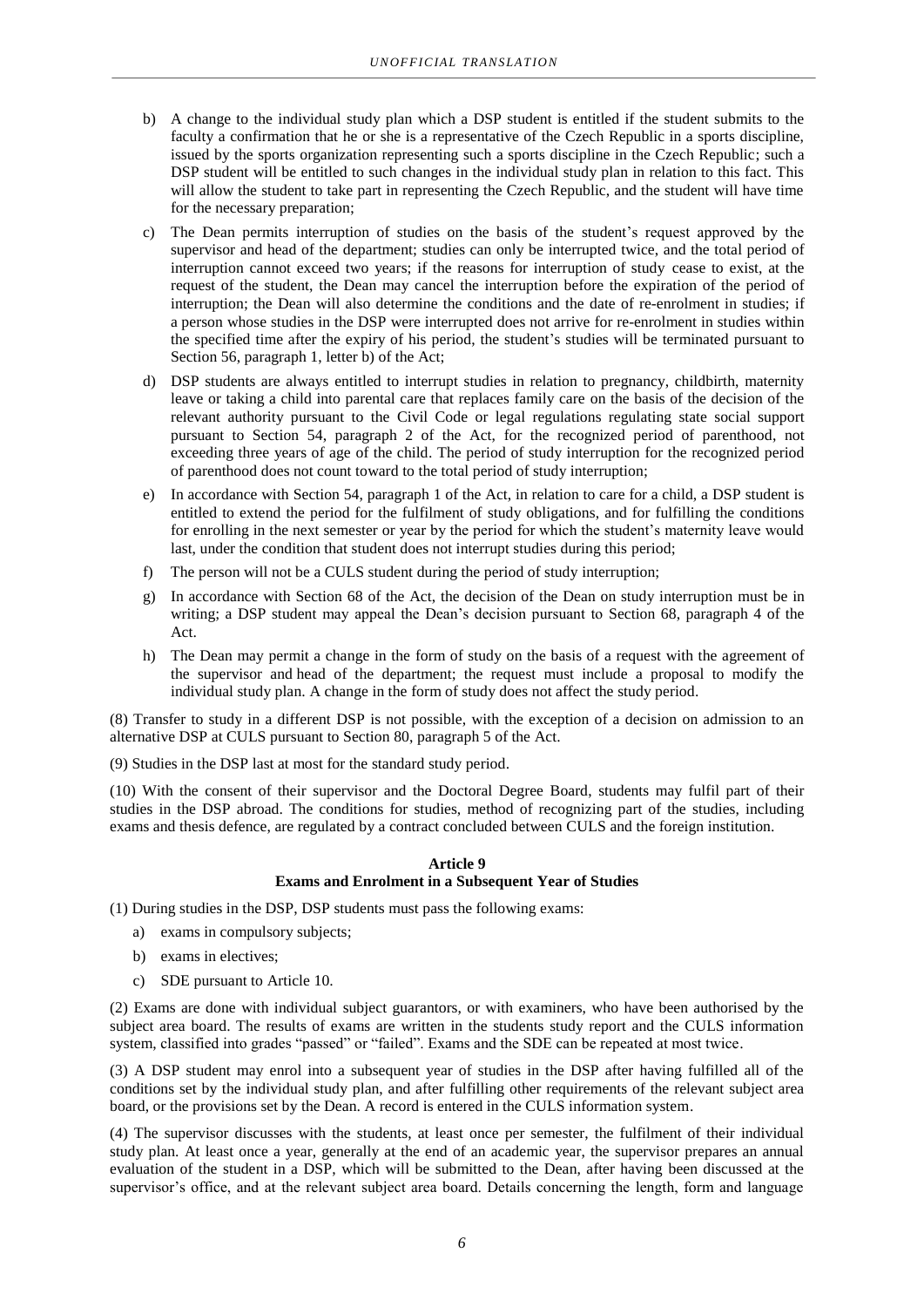requirements of the yearly evaluation can be specified by the Dean. The supervisor's evaluation of the DSP student includes a proposal concerning subsequent studies in DSP:

- a) continuation;
- b) continuation with criticism, in which case the reproach must be substantiated, corrections proposed, methods and dates proposed for checking if, and how, the corrections were implemented;
- c) termination.

## **Article 10 State Doctoral Exam**

(1) DSP students may take the SDE after passing the prescribed exams and fulfilling all other study obligations set out by their individual study plans. The SDE takes place prior to the defence of the dissertation thesis, but it may also take place on the same day as the defence of the dissertation thesis.

(2) The SDE is a comprehensive assessment of the extent and quality of knowledge of a studied field, the capacity to acquire new knowledge, evaluate, and creatively use it in relation to the DSP and thesis topic. The SDE has two subject areas: general, which include DSP scientific disciplines, and specialised, which are related to the topic of the thesis. The SDE also includes an expert discourse on the issues of the thesis, eventually a defence of the thesis of the PhD dissertation. The obligation to present the thesis of the dissertation for defence in the SDE, the form, contents, and language requirements of the PhD dissertation thesis, are set in accordance to the provisions of the Dean, based on the recommendation of the relevant DSP subject area board.

(3) The Dean appoints the Chairman and members of the exam committee for SDE upon the nomination of the Doctoral Degree Board. Members of the exam committee are professors, associate professors or important experts from the relevant scientific field approved by the relevant scientific board. The Ministry of Education, Youth and Sports may appoint other members of the exam committee from amongst important experts from the relevant field. The exam committee has at least five members. At least one member of the committee must not be a CULS employee. Permanent committees for the SDE can be appointed for individual DSP.

(4) DSP students submit requests to take a SDE on a prescribed form upon fulfilment of the conditions specified in paragraph 1. The supervisor and head of the training institute will make statements regarding the request.

(5) The Dean determines the date of the SDE upon agreement with the Chairman of the exam committee of the SDE. The SDE must take place at the latest within four months after the DSP student submits his or her request pursuant to paragraph 4. The date of the SDE must be published at least 2 weeks beforehand on the public part of the faculty's website.

(6) The SDE is held in front of a commission in oral form. The course of the SDE and announcement of the results are public. The evaluation course of the SDE is not public. The outcomes of the SDE graded with "passed" is conditional on the outcome of "passed" in all SDE subjects. If a student fails one or more subjects, or the expert discourse on the issue of the thesis, the student must repeat the SDE in its entirety.

(7) The exam committee will issue a record of the SDE on a unified form, and the record of the SDE will be entered in the CULS information system. If a student fails the SDE, the SDE can be repeated, however only after sixty calendar days following the failed SDE exam.

#### **Article 11 Thesis Defence**

(1) In his or her dissertation thesis, the student submits the results of his or her scientific work that he or she achieved during his or her studies. The thesis must include original findings which were published in at least one publication published or accepted for publication in the Web of Knowledge journal database with an allocated Impact Factor index (hereinafter "IF") of non-zero in the year it was published, or in the SCOPUS journal database with an allocated Scientific Journal Ranking index (hereinafter se "SJR") of non-zero in the year it was published. The DSP student must be the first author in at least one such publication. These are the minimum requirements; upon the ordinance of the Dean, the faculty may create stricter requirements for individual doctoral study programmes upon the proposal of the relevant Doctoral Degree Board. The thesis will usually have the following structure:

- a) an overview of the current state of the issue that is the topic of the thesis, as well as of scientific literature dealing with the subjects under investigation;
- b) the goal(s) of the thesis: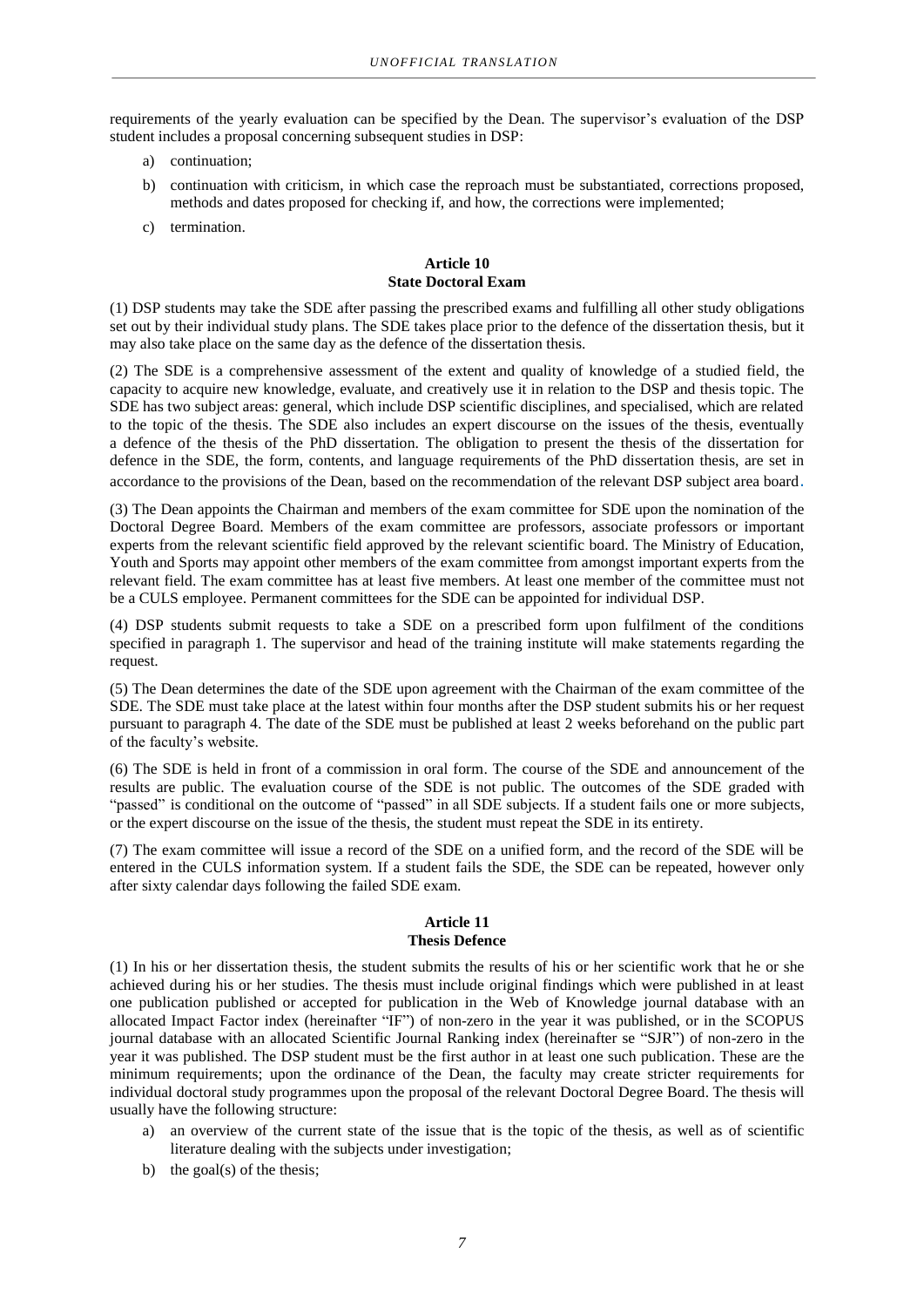- c) chosen methods for elaboration,
- d) the results of the thesis, including new findings;
- e) conclusions and recommendations for using the findings for practical purposes or for the further development of a scientific discipline;
- f) list of used scientific literature.

(2) The thesis may also be in the form of a commented file of published articles. The file must have at least 3 publications published or accepted for publication in the Web of Knowledge journal database with an allocated IF, or in the SCOPUS journal database with an allocated SJR under the conditions specified in paragraph 1. These are the minimum requirements, and, upon the ordinance of the Dean, the faculty may create stricter requirements for DSP upon the proposal of the Doctoral Degree Board.

(3) Upon the proposal of the Doctoral Degree Board, via an ordinance of the Dean, the Dean of the faculty will determine the detailed requirements for publication of the results and the scope and form of the thesis, including the language.

(4) DSP students will defend their dissertation theses before a committee for defence of the dissertation theses, whose members and Chairman are appointed by the Dean upon the nomination of the Doctoral Degree Board. The thesis defence is public. The committee has at least seven members: Chairman, members of the Doctoral Degree Board, opponents and other experts, all with at least the scientific ranking or academic title of "doctor". In the event of a greater number of members, the total number of committee members must be odd. The supervisor, or a consultant, will attend the defence but is not a member of the committee and does not have voting rights. At least three of the members may not be CULS employees, and two of them must be members of the Doctoral Degree Board of the relevant DSP.

(5) Dissertation theses are evaluated by three opponents, at least two of whom are not CULS employees, while at least one must be an associate professor of professor or the holder of the scientific ranking of "doctor of science", and all of them must at least have the scientific ranking or academic title of doctor. The thesis defence committee has a quorum if at least two thirds of its members are present. At least two opponents must be present at the thesis defence. The opponent must be present if his or her evaluation is negative. A successful thesis defence requires the consent of the majority of all of the committee members. The defence is public. The committee decides on the result of the defence in a non-public meeting via a secret vote and will grade it using the words "passed" or "failed".

(6) DSP students may submit a request to the Dean to permit a thesis defence upon the fulfilment of all of the obligations set out by the DSP, together with an SDE application, or if the student has already taken the exam and received the "passed" grade. Before submitting the request, an electronic version of the thesis must be entered into the CULS information system. The following requirements for permitting the defence can be found on the prescribed form:

- a) three printed copies of the thesis that must be identical to the electronic version entered into the information system;
- b) a list of published works;
- c) professional CV;
- d) a record of the thesis being discussed at the training institute with an opinion of the training institute.

(7) The Dean will determine the date of the thesis defence upon agreement with the Chairman of the thesis defence committee. The thesis defence must take place at the latest within four months after the DSP student submits his or her request pursuant to paragraphs 4 and 5. The date of the thesis defence must be published at least 2 weeks beforehand on the public part of the CULS website.

(8) The thesis will be publically accessible at least 5 business days before the date of the defence in a printed version at the department of science and research of the relevant faculty, or in an electronic version in the CULS information system.

(9) The committee for defence of the dissertation theses will keep a record on the course of the thesis defence and adopted resolutions, which will be signed by the Chairman of the thesis defence committee. A protocol will be made on the voting, which will be signed by all of the voters. The record and protocol will be submitted to the Dean.

(10) If a thesis is not defended, the DSP student may rewrite it and submit it for defence one additional time, but at the earliest within six months and at the latest twelve months after the unsuccessful defence. The DSP student's studies will be interrupted until the date determined for the repeated defence. This interruption will not count toward total time of the study interruption pursuant to Article 8, paragraph 7, letter c).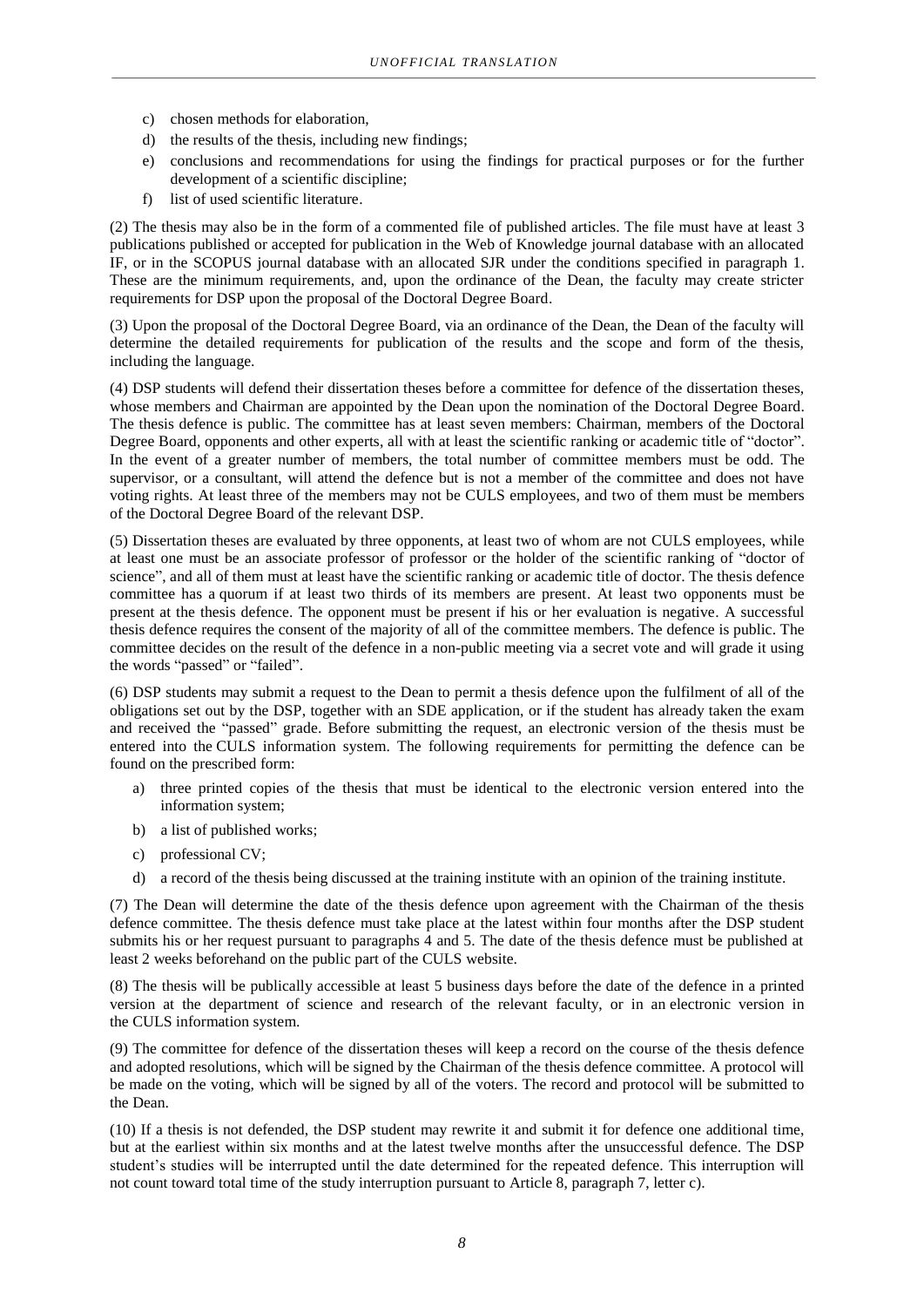(11) On the basis of successful completion of studies in the DSP, the graduate will receive a university diploma and a supplement to the diploma. The university diploma and supplement to the diploma will generally be given to the graduate at the CULS graduation ceremony.

(12) The thesis is publicized electronically via the CULS information system. One printout will be stored in the library of the CULS Study and Information Centre.

#### **Article 12**

#### **Proceedings on Declaring Invalidity of a State Doctoral Exam, Part Thereof, or a Thesis Defence**

(1) If the circumstances specified in Section 47c, paragraphs 2 and 3 of the Act occur, proceedings will be initiated on declaring the invalidity of the SDE or part thereof, or a thesis defence.

(2) The proceedings will occur pursuant to Sections 47c to 47e of the Act, and the Rector only appoints a seven-member committee for a specific case. The Rector appoints the Vice-Rector for Science and Research as the Chairman of the review committee. The other 5 members of the review committee are appointed by the Rector from amongst professor, associate professors or other experts, and the Rector will appoint one member from amongst the DSP students of CULS.

(3) The review committee acts through the majority of votes of all of its members. If one of the members of the review committee requests as such, voting on the opinion regarding declaring invalidity of taking the SDE or part thereof, or thesis defence, shall be secret.

(4) The resolution of the review committee must be substantiated. Written substantiation is part of the record from the review committee meeting.

#### **Article 13 Termination of Studies**

(1) Studies in the DSP are duly terminated by passing the SDE and thesis defence.

(2) Studies in the DSP are also terminated pursuant to Section 56, paragraph 1 of the Act:

- a) upon termination of studies by a personal request pursuant to Section 56, paragraph 1, letter a) of the Act, on the date of the delivery of a written declaration to the Dean;
- b) upon failing to attend subsequent enrolment in studies after a study interruption within 5 business days after the expiration of the period which the studies were interrupted;
- c) on the recommendation of the study area board, or of the supervisor, in case that a student in DSP does not fulfil the requirements of the individual study plan and the obligations prescribed by the relevant subject area board, or other requirements of the Dean, in accordance with Art. 56, Sect. 1 b) of the act, on the date on which the decision gained legal force;
- d) upon exclusion from studies pursuant to Section 65, paragraph 1, letter c), or Section 67 of the Act, on the date when the decision comes into legal effect;
- e) upon expiration of the standard period of study;
- f) for other reasons specified in Section 56, paragraph 1, letters c) to g) of the Act, on the date set out in Section 56, paragraph 2 of the Act.

(3) The provisions of Section 68 of the Act and these Study and Exam Rules apply to the decision-making procedure on the matters specified in paragraph 2.

(4) Pursuant to Section 68, paragraph 3, the first act in the matters of termination of studies pursuant to paragraph 2, letter b) is a request for a statement regarding the documents of the decision. The request will be made electronically via the CULS information system in the form of a file for download, and the address of the specified document will be sent to student's inbox. The date of delivery of the request shall be considered the first day following the day when the decision is made accessible to the student. The deadline for making a statement is 10 days.

(5) Students shall be entitled to waive their right to submit an appeal against the decision in writing. In such a case the decision shall come into legal force on the date of the delivery of the waiver of the right to submit an appeal against the decision to CULS.

(6) DSP students whose studies are terminated shall be obliged to immediately settle all of their obligations toward CULS.